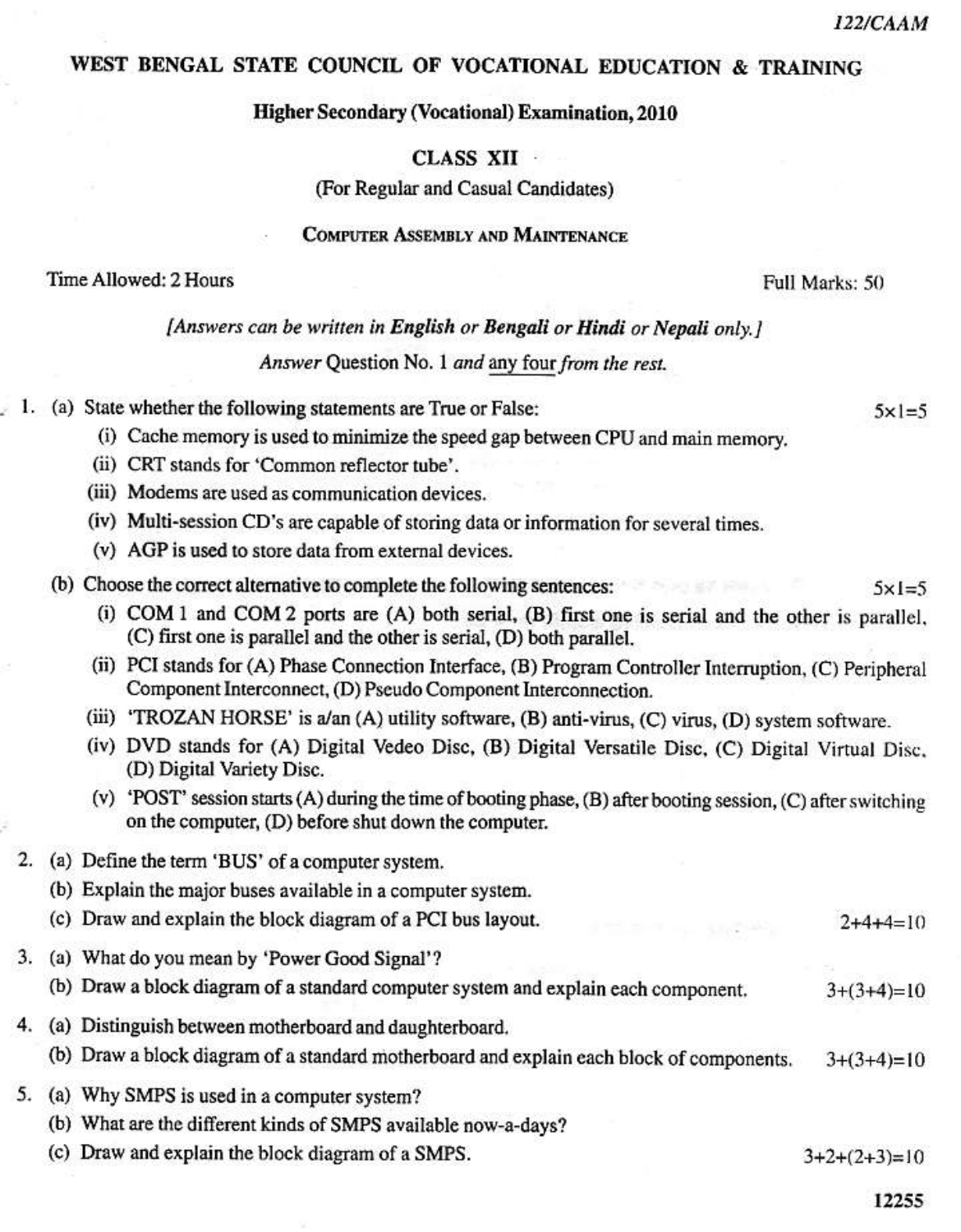- 6. (a) Discuss the memory organization of a standard computer system.
	- (b) Distinguish between physical and logical memory of a computer system.
	- (c) Define 'Video Memory'.  $4+4+7=10$
- 7. (a) What do you mean by 'Computer Viruses'?
	- (b) Explain in brief the different kinds of computer viruses available depending upon their working activity.
	- (c) Name any two popular anti-virus softwares.

### [Bengali Version]

[কেবলমাত্র বাংলা অথবা ইংরাজী অথবা হিন্দী অথবা নেপালীতে উত্তর লেখা যাবে।]

#### প্রথম প্রশ্নটির উত্তর দেওয়া আবশ্যিক।

### পরবর্তী প্রশ্নগুলোর মধ্যে থেকে যে কোন চারটি প্রশ্নের উত্তর দাও।

- ১। (ক) নিম্নলিখিত বাক্যগুলি সঠিক হলে হাঁা নতুবা না বল ঃ
	- (i) কাশ মেমোরি সি.পি.ইউ. এবং মেন মেমোরির মধ্যে গতির পার্থকা কমাতে ব্যবহৃত হয়।
	- (ii) CRT-এর পুরো কথা 'কমন রিফ্রেক্টর টিউব'।
	- (iii) মোডেম সংযোগরক্ষাকারী যন্ত্র হিসাবে ব্যবহার করা হয়।
	- (iv) মাল্টিসেশন সিডিতে বহুবার তথ্য রাখা যায়।
	- (v) বাইরের কোন যন্ত্র থেকে আগত তথ্য ধরে রাখার জন্য AGP ব্যবহৃত হয়।
	- (খ) সঠিক শব্দচয়নের মাধ্যমে নিম্নলিখিত বাক্যগুলি সম্পূর্ণ কর ঃ
		- (i) COM 1 এবং COM 2 ports হল (A) দুটেই সিরিয়াল, (B) প্রথমটি সিরিয়াল, দ্বিতীয়টি প্যারালাল, (C) প্রথমটি প্যারালাল, দ্বিতীয়টি সিরিয়াল, (D) দুটেই প্যারালাল।
		- (ii) PCI হল (A) ফেজ কানেক্টর ইন্টারফেস, (B) প্রোগ্রাম কন্ট্রোলার ইন্টারাপশন, (C) পেরিফেরাল কম্পোনেন্ট ইন্টারকানেক্ট, (D) সিউডো কম্পোনেন্ট ইন্টারকানেকশন।
		- (iii) 'ট্ৰোজান হৰ্স' একটি (A) ইউটিলিটি সফটওয়্যার, (B) অ্যান্টি-ভাইরাস সফটওয়্যার, (C) ভাইরাস, (D) সিস্টেম সফটওয়্যার।
		- (iv) ডি.ভি.ডি.-এর সম্পূর্ণ অর্থ (A) ডিজিটাল ভিডিয়ো ডিস্ক, (B) ডিজিটাল ভার্সটিাইল ডিস্ক, (C) ডিজিটাল ভার্চুয়াল ডিস্ক, (D) ডিজিটাল ভ্যারাইটি ডিস্ক।
		- (v) পোস্ট সেশন শুরু হয় (A) বুটিং হওয়ার সময়, (B) বুটিং শেষ হওয়ার পর, (C) কম্পিউটারের সুইচ অন করার পর, (D) কম্পিউটার বন্ধ করার আগে।
- ২। (ক) একটি কম্পিউটার সিস্টেমের 'বাস' সম্বন্ধে বিবৃত কর।
	- (খ) একটি কম্পিউটার সিস্টেমে প্রধান যে 'বাস'গুলি আছে তাদের সম্বন্ধে বিবৃত কর।
	- (গ) PCI 'বাস'-এর বিবরণ চিহ্নিত চিত্রের সাহায্যে ব্যাখ্যা কর।
- ৩। (ক) 'পাওয়ার শুড' সিগনাল কি?
	- (খ) একটি আদর্শ কম্পিউটারের বিস্তৃত বিবরণ চিহ্নিত ব্লকচিত্রের মাধ্যমে বিবৃত কর এবং সহযোগী যন্ত্রাংশ সম্বন্ধে লেখ।

 $0+(0+8)=50$ 

 $2+8+8=50$ 

12255

 $0 \times 1 = 0$ 

 $Q \times S = Q$ 

 $2+6+2=10$